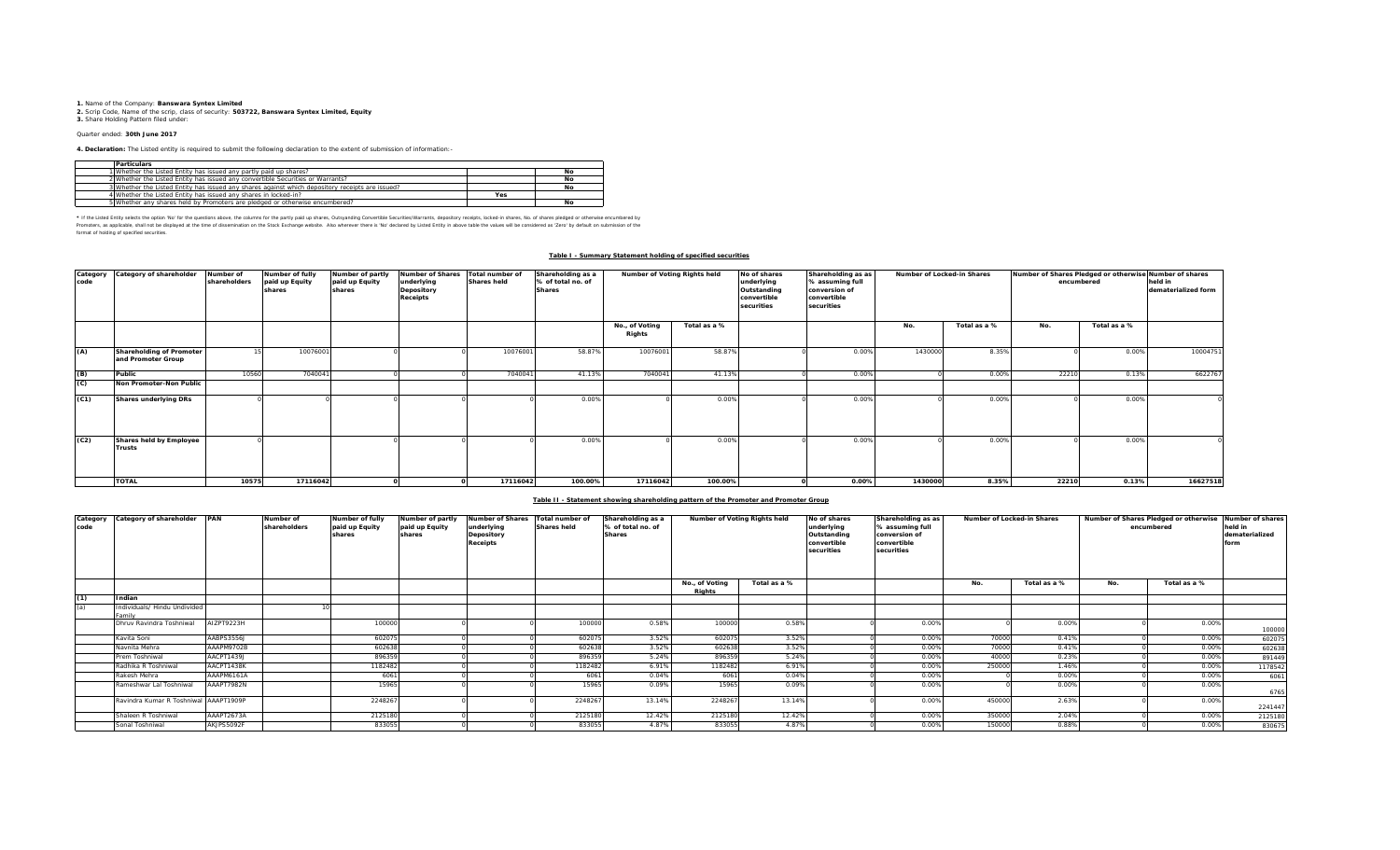|     | Financial Institutions/ Banks                                                                      |            |          |  |          | 0.00%  |          | 0.00%  | 0.00% |         | 0.00% | 0.00% |          |
|-----|----------------------------------------------------------------------------------------------------|------------|----------|--|----------|--------|----------|--------|-------|---------|-------|-------|----------|
| (d) | <b>Bodies Corporate</b>                                                                            |            |          |  |          |        |          |        |       |         |       |       |          |
|     | Lawson Trading Co. Pvt Ltd AAACL6061B                                                              |            | 405018   |  | 405018   | 2.37%  | 405018   | 2.37%  | 0.00% | 25000   | 0.15% | 0.00% | 397018   |
|     | Moonfine Trading Co. Pvt Ltd AACCM2240H                                                            |            | 194500   |  | 194500   | 1.14%  | 194500   | 1.14%  | 0.00% |         | 0.00% | 0.00% | 182500   |
|     | Niral Trading Pvt Ltd                                                                              | AAACN3463B | 561665   |  | 561665   | 3.28%  | 561665   | 3.28%  | 0.00% | 25000   | 0.15% | 0.00% | 549665   |
|     | Speedshore Trading Co. Pvt AAECS7228M                                                              |            | 202736   |  | 202736   | 1.18%  | 202736   | 1.18%  | 0.00% |         | 0.00% | 0.00% | 190736   |
|     | Sub-Total (A)(1)                                                                                   |            | 9976001  |  | 9976001  | 58.28% | 9976001  | 58.28% | 0.00% | 1430000 | 8.35% | 0.00% | 9904751  |
| (2) | Foreign                                                                                            |            |          |  |          |        |          |        |       |         |       |       |          |
| (a) | Individuals (Non-Resident<br>Individuals/ Foreign<br>Individuals)                                  |            |          |  |          |        |          |        |       |         |       |       |          |
|     | Udit Ravindra Toshniwal                                                                            | AJIPT4880G | 100000   |  | 100000   | 0.58%  | 100000   | 0.58%  | 0.00% |         | 0.00% | 0.00% | 100000   |
| (b) | Government                                                                                         |            |          |  |          | 0.00%  |          | 0.00%  | 0.00% |         | 0.00% | 0.00% |          |
|     | Institutions                                                                                       |            |          |  |          | 0.00%  |          | 0.00%  | 0.00% |         | 0.00% | 0.00% |          |
| (d) | Foreign Portfolio Investor                                                                         |            |          |  |          | 0.00%  |          | 0.00%  | 0.00% |         | 0.00% | 0.00% |          |
| (e) | Any Other (specify)                                                                                |            |          |  |          | 0.00%  |          | 0.00%  | 0.00% |         | 0.00% | 0.00% |          |
|     | Sub-Total (A)(2)                                                                                   |            | 100000   |  | 100000   | 0.58%  | 100000   | 0.58%  | 0.00% |         | 0.00% | 0.00% | 100000   |
|     | <b>Total Shareholding of</b><br><b>Promoter and Promoter</b><br>Group $(A)$ =<br>$(A)(1) + (A)(2)$ |            | 10076001 |  | 10076001 | 58.87% | 10076001 | 58.87% | 0.00% | 1430000 | 8.35% | 0.00% | 10004751 |

| Table III - Statement showing shareholding pattern of the Public shareholder |
|------------------------------------------------------------------------------|
|                                                                              |
|                                                                              |

| Category<br>code  | Category of shareholder PAN                                                             |            | Number of<br>shareholders | Number of fully<br>paid up Equity<br>shares | Number of partly<br>paid up Equity<br>shares | <b>Number of Shares</b><br>underlying<br>Depository<br><b>Receipts</b> | Total number of<br><b>Shares held</b> | Shareholding as a<br>% of total no. of<br><b>Shares</b> | Number of Voting Rights held |        | No of shares<br>Shareholding as as<br>underlying<br>% assuming full<br>Outstanding<br>conversion of<br>convertible<br>convertible<br>securities<br>securities |       | Number of Locked-in Shares |       | Number of Shares Pledged or otherwise<br>encumbered |       | Number of shares<br>held in<br>dematerialized<br>form |
|-------------------|-----------------------------------------------------------------------------------------|------------|---------------------------|---------------------------------------------|----------------------------------------------|------------------------------------------------------------------------|---------------------------------------|---------------------------------------------------------|------------------------------|--------|---------------------------------------------------------------------------------------------------------------------------------------------------------------|-------|----------------------------|-------|-----------------------------------------------------|-------|-------------------------------------------------------|
| (1)               | <b>Institutions</b>                                                                     |            |                           |                                             |                                              |                                                                        |                                       |                                                         |                              |        |                                                                                                                                                               |       |                            |       |                                                     |       |                                                       |
| (a)               | Mutual Funds / UTI                                                                      |            |                           | 4775                                        |                                              |                                                                        | 4775                                  | 0.03%                                                   | 4775                         | 0.03%  |                                                                                                                                                               | 0.00% |                            | 0.00% |                                                     | 0.00% |                                                       |
| (b)               | Venture Capital Funds                                                                   |            |                           |                                             |                                              |                                                                        |                                       | 0.00%                                                   |                              | 0.00%  |                                                                                                                                                               | 0.00% |                            | 0.00% |                                                     | 0.00% |                                                       |
| (c)               | Alternate Investment Funds                                                              |            |                           |                                             |                                              |                                                                        |                                       | 0.00%                                                   |                              | 0.00%  |                                                                                                                                                               | 0.00% |                            | 0.00% |                                                     | 0.00% |                                                       |
| (d)               | Foreign Venture Capital<br>avestors                                                     |            |                           |                                             |                                              |                                                                        |                                       | 0.00%                                                   |                              | 0.00%  |                                                                                                                                                               | 0.00% |                            | 0.00% |                                                     | 0.00% |                                                       |
| (e)               | Foreign Portfolio Investors                                                             |            |                           |                                             |                                              |                                                                        |                                       | 0.00%                                                   |                              | 0.00%  |                                                                                                                                                               | 0.00% |                            | 0.00% |                                                     | 0.00% |                                                       |
| (f)               | Financial Institutions/ Banks                                                           |            |                           | 3093                                        |                                              |                                                                        | 3093                                  | 0.02%                                                   | 3093                         | 0.02%  |                                                                                                                                                               | 0.00% |                            | 0.00% | 2123                                                | 0.01% | 2323                                                  |
|                   | Insurance Companies                                                                     |            |                           |                                             |                                              |                                                                        |                                       | 0.00%                                                   |                              | 0.00%  |                                                                                                                                                               | 0.00% |                            | 0.00% |                                                     | 0.00% |                                                       |
| $\frac{g}{h}$     | Provident Funds/Pension<br>Funds                                                        |            |                           |                                             |                                              |                                                                        |                                       | 0.00%                                                   |                              | 0.00%  |                                                                                                                                                               | 0.00% |                            | 0.00% |                                                     | 0.00% |                                                       |
| (i)               | Any Other (Foreign<br><b>Institutional Investors)</b>                                   |            |                           | 76758                                       |                                              |                                                                        | 76758                                 | 0.45%                                                   | 76758                        | 0.45%  |                                                                                                                                                               | 0.00% |                            | 0.00% |                                                     | 0.00% | 76758                                                 |
|                   | Elara India Opportunities<br>und Limited                                                | AABCE6307N |                           | 658780                                      |                                              |                                                                        | 658780                                | 3.85%                                                   | 658780                       | 3.85%  |                                                                                                                                                               | 0.00% |                            | 0.00% |                                                     | 0.00% | 658780                                                |
|                   | Sub-Total (B)(1)                                                                        |            |                           | 743406                                      |                                              |                                                                        | 743406                                | 4.34%                                                   | 743406                       | 4.34%  |                                                                                                                                                               | 0.00% |                            | 0.00% | 2123                                                | 0.01% | 737861                                                |
| (2)               | Central Govt/State<br>Govt(s)/President of<br>India                                     |            |                           |                                             |                                              |                                                                        |                                       | 0.00%                                                   |                              | 0.00%  |                                                                                                                                                               | 0.00% |                            | 0.00% |                                                     | 0.00% |                                                       |
|                   | Sub-Total (B)(2)                                                                        |            |                           |                                             |                                              |                                                                        |                                       | 0.00%                                                   |                              | 0.00%  |                                                                                                                                                               | 0.00% |                            | 0.00% |                                                     | 0.00% |                                                       |
| $\frac{(3)}{(a)}$ | <b>Non-institutions</b>                                                                 |            |                           |                                             |                                              |                                                                        |                                       |                                                         |                              |        |                                                                                                                                                               |       |                            |       |                                                     |       |                                                       |
|                   | Individuals -                                                                           |            |                           |                                             |                                              |                                                                        |                                       |                                                         |                              |        |                                                                                                                                                               |       |                            |       |                                                     |       |                                                       |
|                   | i. Individual shareholders<br>holding nominal share capital<br>up to Rs. 2 lakh.        |            | 10375                     | 2900113                                     |                                              |                                                                        | 290011                                | 16.94%                                                  | 290011                       | 16.94% |                                                                                                                                                               | 0.00% |                            | 0.00% | 3114                                                | 0.02% | 2495891                                               |
|                   |                                                                                         |            |                           |                                             |                                              |                                                                        |                                       |                                                         |                              |        |                                                                                                                                                               |       |                            |       |                                                     |       |                                                       |
|                   | i. Individual shareholders<br>holding nominal share capital<br>in excess of Rs. 2 lakh. |            |                           | 679570                                      |                                              |                                                                        | 679570                                | 3.97%                                                   | 679570                       | 3.97%  |                                                                                                                                                               | 0.00% |                            | 0.00% |                                                     | 0.00% | 679570                                                |
| (b)               | NBFCs registered with RBI                                                               |            |                           |                                             |                                              |                                                                        |                                       | 0.00%                                                   |                              | 0.00%  |                                                                                                                                                               | 0.00% |                            | 0.00% |                                                     | 0.00% |                                                       |
| (c)               | <b>Employee Trusts</b>                                                                  |            |                           |                                             |                                              |                                                                        |                                       | 0.00%                                                   |                              | 0.00%  |                                                                                                                                                               | 0.00% |                            | 0.00% |                                                     | 0.00% |                                                       |
| (d)               | Overseas Depositories<br>(holding DRs) (balancing                                       |            |                           |                                             |                                              |                                                                        |                                       |                                                         |                              |        |                                                                                                                                                               |       |                            |       |                                                     |       |                                                       |